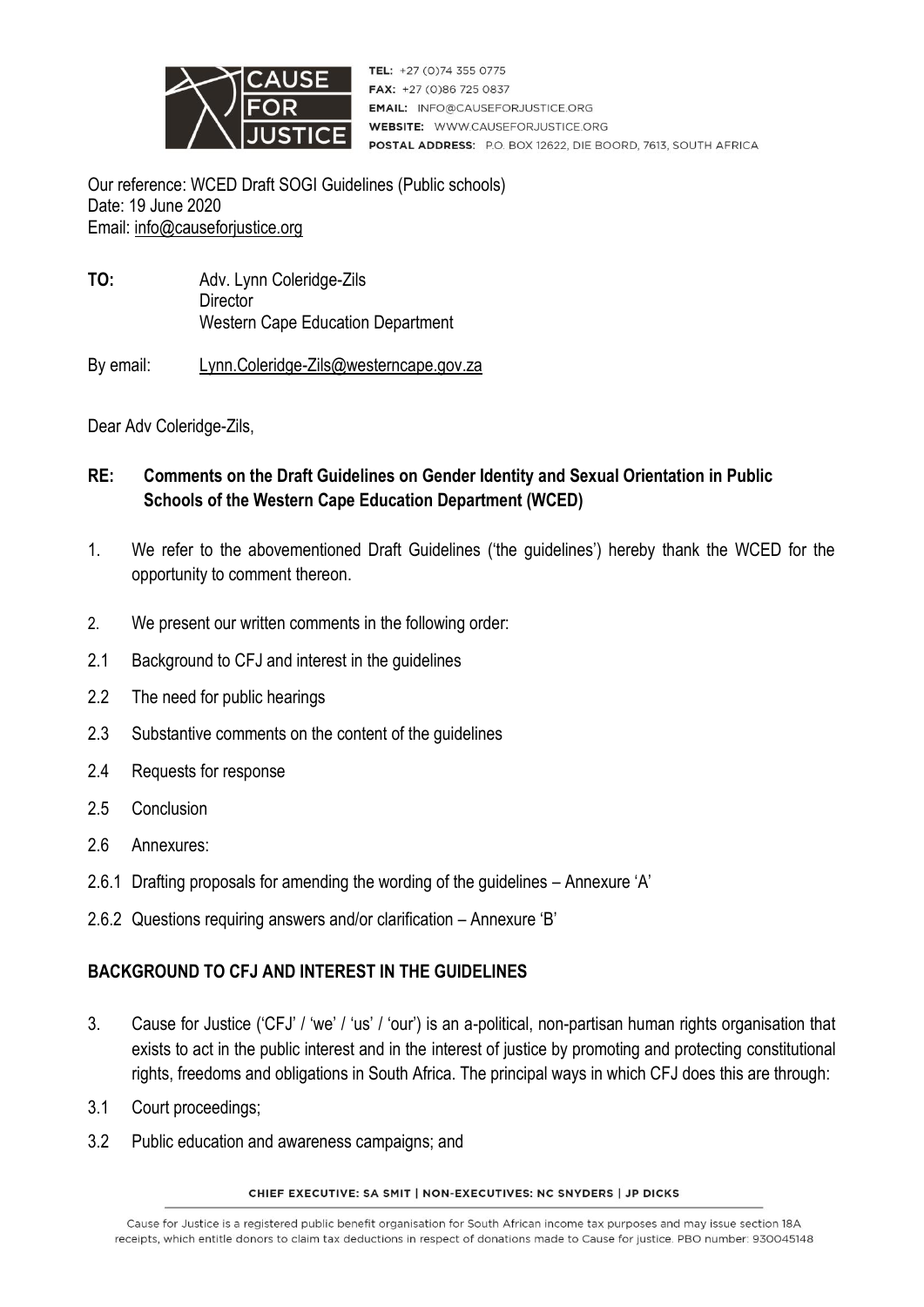- 3.3 Participating in the policy-making and legislative process, and other state decision-making structures.
- 4. All five of CFJ's core values gives it a keen interest in the guidelines, namely protecting the inherent worth of all persons and promoting the value of human dignity in society, protecting family life (including parental rights and children's rights), advocating for the responsible exercise of freedom, social justice (protection of vulnerable individuals and groups, including children), and ensuring accountable government action.
- 5. CFJ has been actively engaging with the national Department of Basic Education ('DBE') and other stakeholders in relation to the proposed roll-out state-sponsored Comprehensive Sexuality Education learning materials in public schools and the DBE's Draft Policy on Learner Pregnancies over the past two years.
- 6. Our office is located in Somerset West, City of Cape Town. All of our Board members and staff live and work in the Western Cape province and have children at school in the province.

## **THE NEED FOR PUBLIC HEARINGS**

- 7. Due to the importance of the matters addressed in the guidelines and its potential far-reaching impact, we hereby request that the WCED hold public hearings across the province to ensure adequate public participation and meaningful engagement with the people of the Western Cape.
- 8. To the extent that intervention measures in relation to the Covid-19 pandemic create limitations on engagements in physical/geographical locations across the province, we propose that the WCED facilitate public hearings for the various geographical communities by way of virtual platforms.<sup>1</sup>

## **SUBSTANTIVE COMMENTS ON THE CONTENT OF THE GUIDELINES**

- 9. It is not the purpose of our comments herein to be exhaustive or comprehensive in answering all relevant and important issues in relation to the guidelines. The time allotted for written comments – one month – does not allow us to engage with the guidelines in an exhaustive and comprehensive fashion.
- 10. Rather, it is our aim to hereby initiate discussion and meaningful engagement with the WCED about the most pertinent matters of concern and requiring attention, as we see things.

<sup>1</sup> Given the potential far-reaching implications of these guidelines for learners who fall under the WCED public school system (i.e. not only current learners, but also hundreds of thousands of learners to come – and stats indicate that WCED learner numbers are increasing due to migration), there must be proper public engagement.

With COVID-19 lockdown regulations/safety pre-cautions, physical meetings may be difficult and for many too risky.

Unfortunately, it will be the already socio-economically vulnerable – learners and parents who either cannot afford the technology to have virtual meetings or who are most vulnerable to contracting and falling seriously ill with COVID-19 (given their reliance on the public transport, the public health system, general poorer health due to lack of resources to access the best or even enough food/nutrition to keep their bodies/immune systems strong) – it is most likely they who will be 'left out' if only virtual meetings are held or will be placed at risk of COVID-19 in the case of physical meetings.

The potential impact of these guidelines is sufficiently significant – it may well impact learners beyond their schools years (for the rest of their lives, in fact) and also the fabric of the society those learners will form part of and influence, We accordingly advise that the WCED do not move to finalise the guidelines until adequate public consultations have been held – so that the vulnerable and marginalized who are less able to participate in online meetings, can attend and make their voice heard as well.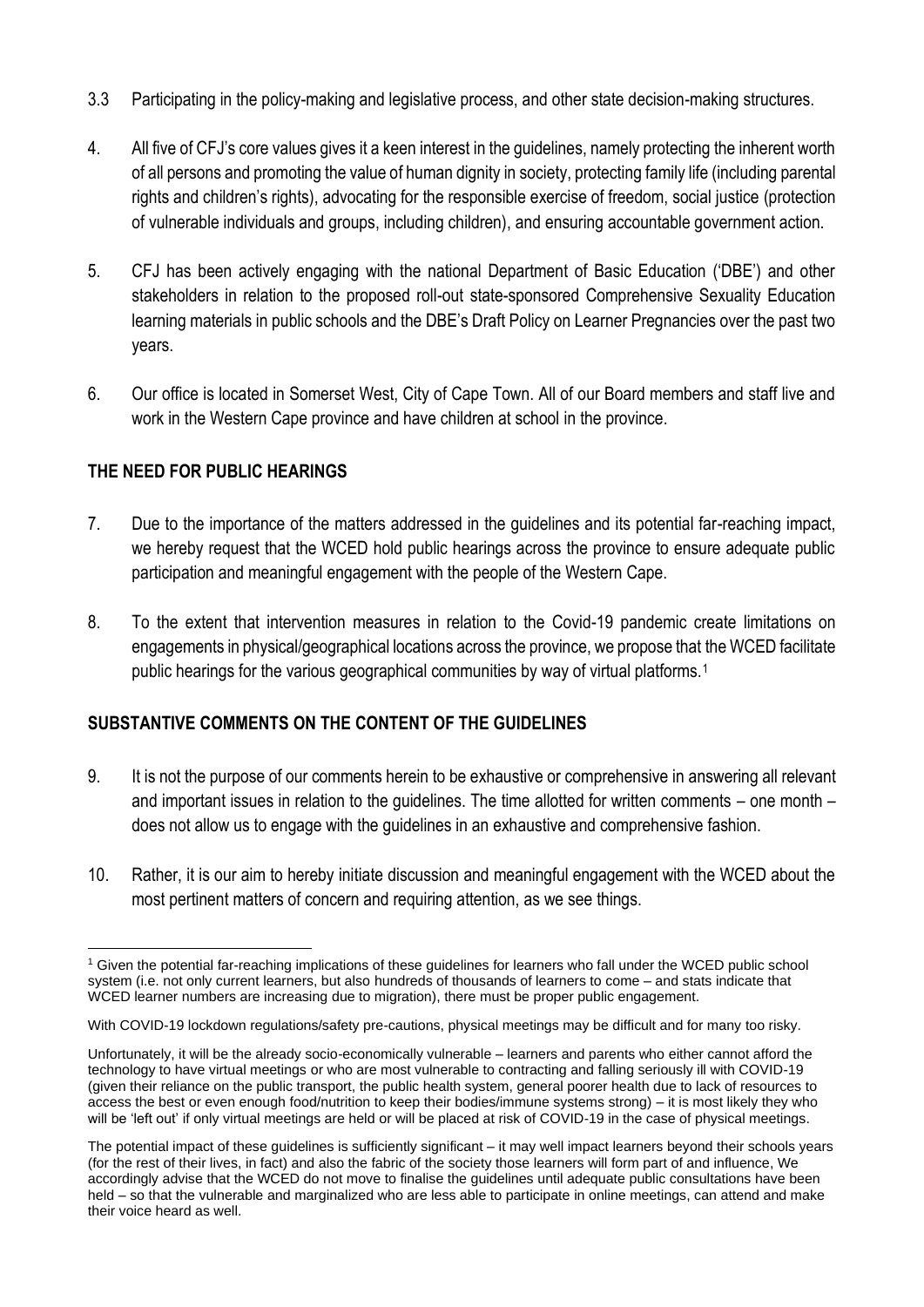# **Constitutional framework applicable to the guidelines**

- 11. At the outset, we note that the Constitutional context of a policy on gender identity and sexual orientation for public schools – in other words, for learners who attend public schools – is section 28 (Children) and its intersection with section 29 (Education) of the Bill of Rights ('BoR'). 2
- 12. In terms of section 28(2) of the BoR -

"A *child's best interests are of paramount importance* in every matter concerning the child."

13. In terms of section 29(1)(a) -

"Everyone has the right- to a basic education …"

- 14. Also, because each child is a unique individual, regard must at all times be had for the child's
	- Inherent worth and right to human dignity (section 10, BoR);
	- Equality before the law and right to equality (including to not be discriminated against unfairly) (section 9, BoR);
	- Right to freedom and security of the person (section 12, BoR);
	- Right to privacy (section 14, BoR);
	- Right to freedom of conscience, religion, thought, belief and opinion (section 15, BoR); and
	- Right to freedom of expression (section 16, BoR).
- 15. In the context of the school environment, the practical outworking of these rights is complex due to the diverse nature of South African society and of individual school communities. While a school cannot have multiple sets of rules for each group represented in the school community, it can in the application of the principle of democratic rule, make reasonable accommodations for individuals, and should attempt to do so whenever possible and to the extent reasonable and practicable in the circumstances in order to respect and protect individuals' rights.
- 16. In the Constitutional Court's judgment in Minister of Home Affairs and Another v Fourie and Another,<sup>3</sup> the court held that:

*"The hallmark of an open and democratic society is its capacity to accommodate and manage difference of intensely-held world views and lifestyles in a reasonable and fair manner. The objective of the Constitution is to allow different concepts about the nature of human existence to inhabit the same public realm, and to do so in a*  manner that is not mutually destructive and that at the same time enables government to function in a way that *shows equal concern and respect for all."<sup>4</sup>*

17. Although this task of showing equal concern and respect for all and treating all equally and fairly is near impossible, the above pronouncement from the Constitutional Court offers much needed perspective and

<sup>&</sup>lt;sup>2</sup> Chapter 2 of the Constitution of the Republic of South Africa, 1996 (as amended) ('the Constitution').

<sup>3</sup> Minister of Home Affairs and [Another](http://www.saflii.org/za/cases/ZACC/2005/19.html) v Fourie and Another (CCT 60/04) [2005] ZACC 19; 2006 (3) BCLR 355 (CC);

<sup>2006 (1)</sup> SA 524 (CC) (1 [December](http://www.saflii.org/za/cases/ZACC/2005/19.html) 2005)<br><sup>4</sup> Ibid para [95].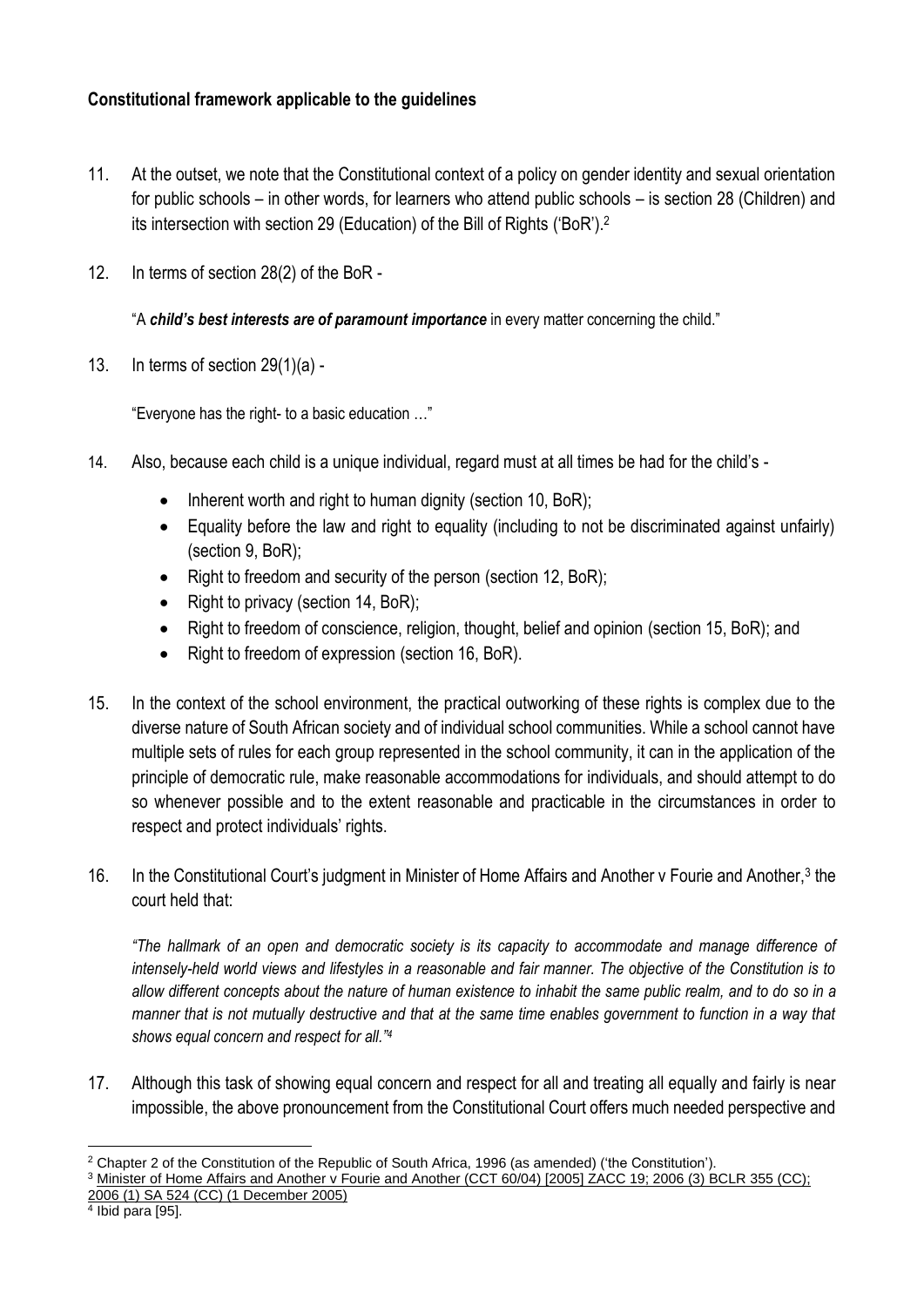guidance. One of the main challenges for any society, community and institution that seeks to accommodate diversity is to do so in a manner that is contextually appropriate and gives due weight to the diverse interests represented *without exchanging* reasonable and fair accommodation and showing equal concern and respect for all, *for* special or preferential treatment/favouritism and the effective destruction of certain concepts about the nature of human existence in order to elevate certain others.

#### *First concern: Ideological nature of the guidelines*

- 18. Our first concern with the guidelines is that it promotes a particular concept about the nature of human existence, which creates the risk of it being perceived as ideologically biased, thereby bringing the WCED's commitment to the neutrality of the state into question. By promoting a particular ideological narrative or agenda (or being perceived as doing so), the guidelines create the risk of politicising school communities and/or making them vulnerable to influence, interference, infiltration and/or exploitation by progressive activists promoting radical gender ideology. 5
- 19. Examples of how and where the guidelines either express actual ideological bias, or could be perceived as doing so, include (amongst others – this is not an exhaustive list):

#### 19.1 **Use of terminology – both terminologies** *used***, as well as relevant terminology and concepts** *omitted***:**

• Use of the term **"sex assigned at birth"**, **"assigned birth sex"** and **"birth sex"** in relation to homosexual (lesbian / gay), bi-sexual and transgender persons –

Biological sex is neither merely externally determined *by* nor assigned *at* birth. It is also not a mere legal label that is slapped on a person at birth – rather, it is coded into each person's DNA and is as such fundamental to the human identity. The term "sex assigned at birth" has limited legitimate application in the context of a small number of intersex persons who due to anomalies of sex characteristics may be assigned a sex at birth. However, the use of the term in relation to "gender identity" generally, for application across the board, is indicative of an ideology that "gender" and by implication "gender identity" can be severed completely from biological sex, because (so the argument goes) sex could have been incorrectly externally 'assigned' at birth. This is not a view that is universally held and the guidelines' application of the terminology in this manner, is demonstrative of ideological bias.

<sup>5</sup> : Radical feminists, unlike the so-called 'first wave' of feminists who advocated for equality between the sexes, instead call for cultural change. Radical feminists, such as Sheila Rowbotham, for example, argue, 'democratic control has to be extended to the circumstances of everyday life.' Such a prescriptive state (the public sphere) would encroach into the private sphere, so as to enforce feminist norms.

The radical gender ideology also seeks to distinguish between gender and sex. In 1955 psychologist John Money made a distinction between the physical differences of men and women, sex, and the behaviour and roles a person expresses, gender. In the 1960s and 1970s, second-wave or radical feminists took this further to argue that gender was constructed by society; thus only nurture, but no nature. In Money's understanding of gender, and others like him, they were not seeking to deny the underlying biological reality of a person's sex. With the radical feminist idea though, there was a clear and distinct shift from biology to ideology. To affect these cultural changes in society, this ideological approach calls for a prescriptive state and an intrusion of the public into the personal. This is encapsulated in the mantra of the second wave feminists that the 'personal is political'. This is focus on culture (norms, values and beliefs) with the understanding that it should be the state that should effect this culture change. The WCED guidelines certainly moves beyond the neutral state – it is not biology per se, but rather is imbued with ideology, which is being imposed on the broader society.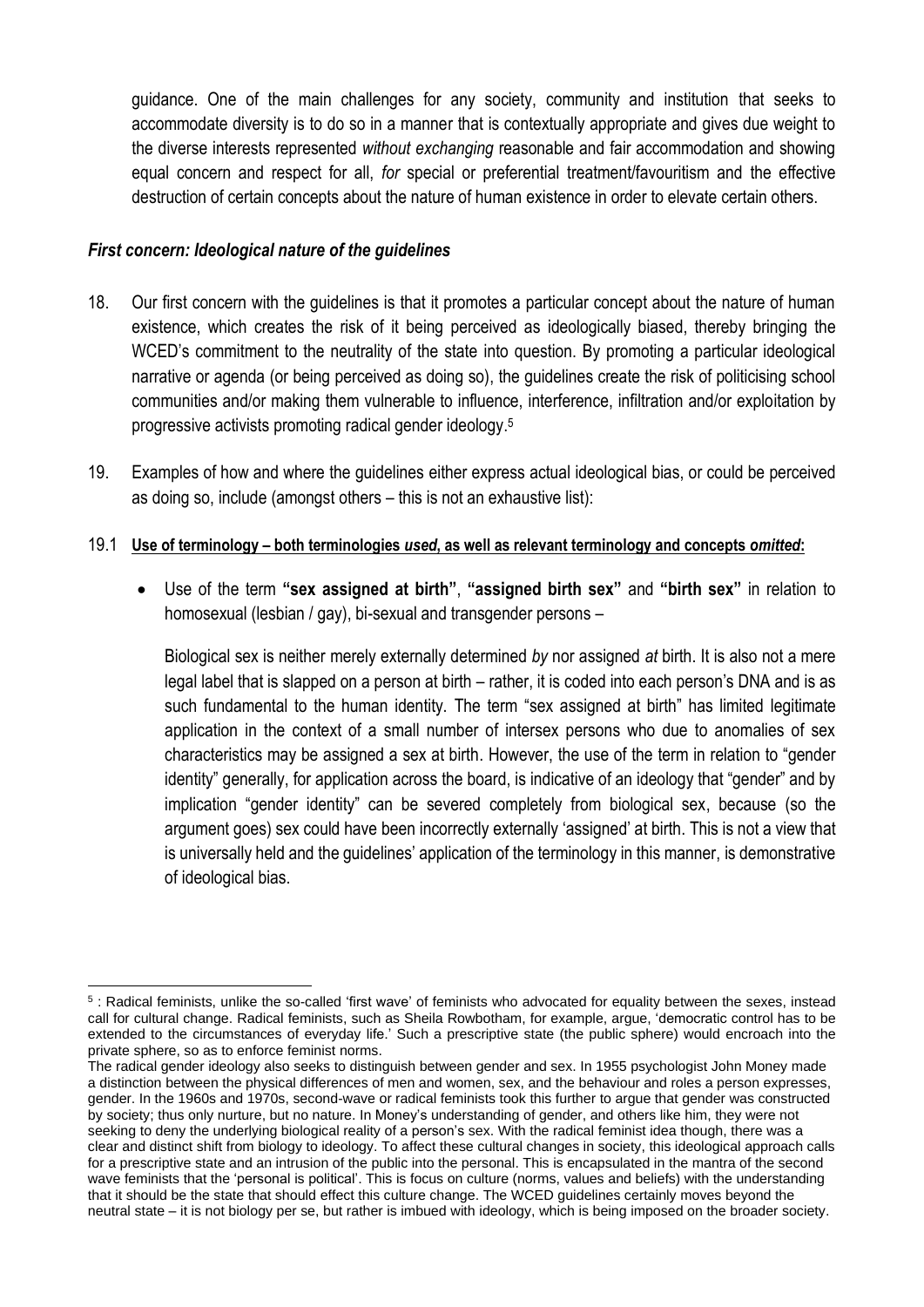In order to allay this bias or perception of bias, we propose that the above terms be replaced with the term 'biological sex' throughout the guidelines.

# • **Lack of relevant and necessary definitions:**

▪ **"gender"** –

There is no definition of gender in the guidelines, although it is critical for purposes of an understanding of difference that may exist between (biological) sex and gender identity. While there is not full consensus about the meaning of gender, the overriding view is that gender has to do with social expression of the bodily / biological reality of male and female. Even on the view of activists of radical feminist gender ideology / transgender ideology - that gender is a social construct - hermeneutically and logically gender identity must then be a person's subjective perception of such social construct as it applies to his/her psychosocial reality and bodily existence. Either way, whether gender is understood as having a biological origin which is socially shaped or is free-floating (fluid/existing on a spectrum/not grounded in biology but in the subjective realities people create for themselves - the guidelines cannot effectively deal with the weighty matters it seeks to address, such as 'gender identity', without expressly defining "gender", on which the definitions of 'gender identity' (as well as 'gender expression' and 'transgender') and 'sexual orientation' are predicated. 6

▪ **"biological sex"** –

Because the term "sex assigned at birth" only has limited legitimate application in relation to some intersex persons, the guidelines cannot be interpreted and applied without a definition of biological sex, which is a prerequisite for understanding the term gender identity as it relates to transgender persons. 7

▪ **"gender dysphoria"**, **"transient/temporary gender dysphoria"** and **"persistent gender dysphoria"** –

Without these definitions, the guidelines are inadequate and insufficient to meaningfully engage with the subject matter it seeks to address and give practical guidance on. There are distinct groups within the broad umbrella of 'transgender persons'.

- It can include persons who self-identify more with the opposite sex than with their own sex, but who do not experience significant distress or impairment because of the discord/incongruence between biological sex and experienced gender / internal sense of gender.
- It can also include persons experiencing gender incongruence for whom it does cause significant distress and impairment of normal functioning. Such individuals are typically diagnosed with a pathological disorder, gender dysphoria. According to the best available statistics, between 80 % and 95 % of adolescent gender dysphoric children naturally grow out of it and accept their biological sex by late adolescence.<sup>8</sup> In only 5% to 20% of gender

<sup>6</sup> We propose wording for purposes of inserting a definition of "gender" in Annexure 'A', attached hereto.

<sup>7</sup> We propose wording for purposes of inserting a definition of "biological sex" in Annexure 'A', attached hereto.

<sup>8</sup> Cohen-Kettenis PT, Delemarre-van de Waal HA, Gooren LJ. The treatment of adolescent transsexuals: changing insights. J Sexual Med 2008;5:1892–1897.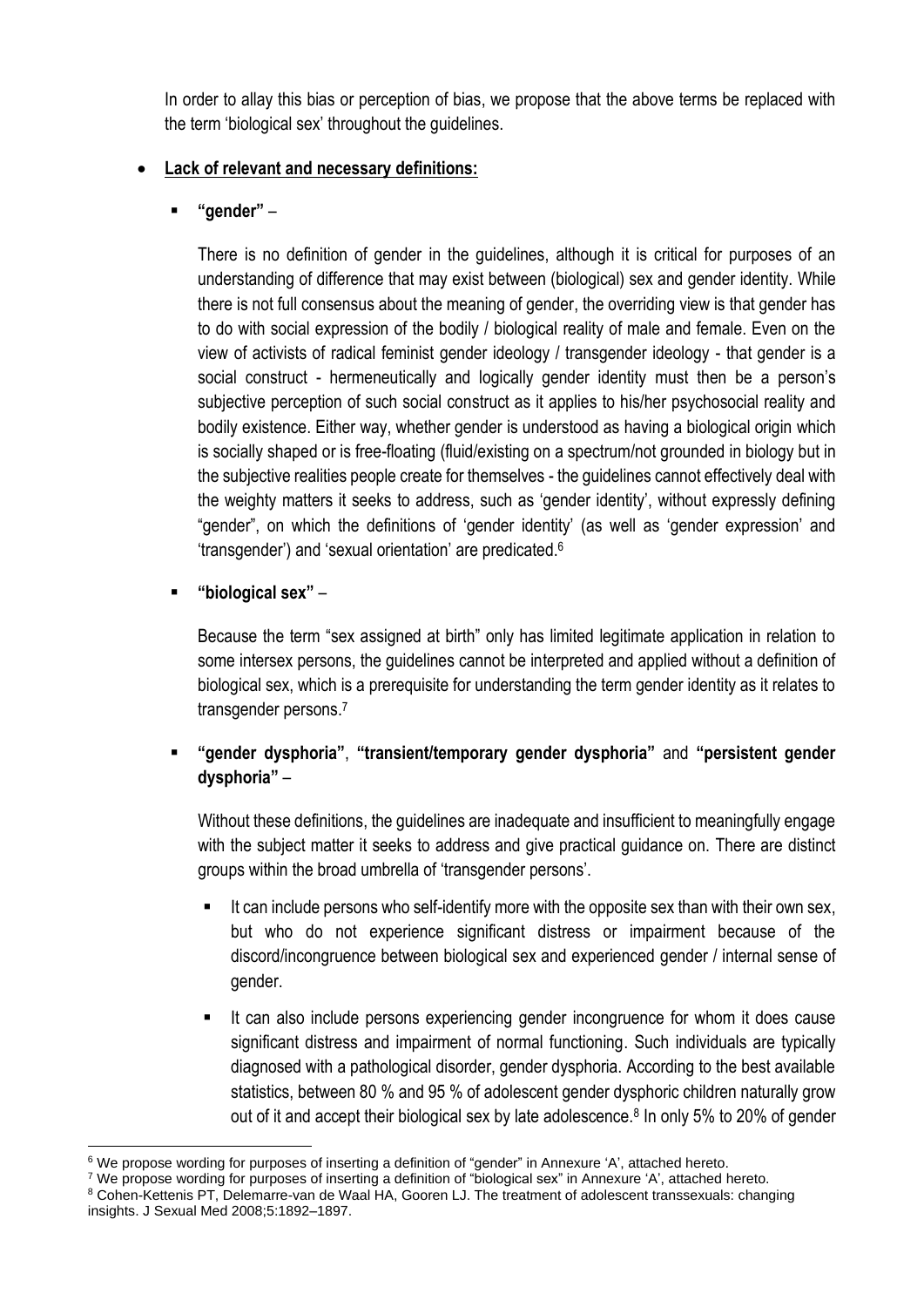confused children (which make up an even smaller percentage of the general population) does the gender dysphoria persist into adulthood. It is not possible for clinicians to accurately predict which children will persist in transgender identity into adulthood.

**■** It also includes individuals who suffer from other mental/psychological problems, of which gender incongruence is a symptom, as well as individuals who "catch-on" due to social contagion<sup>9</sup> and those who are incorrectly diagnosed with gender dysphoria.<sup>10</sup>

Because up to 95% of transgender children grow out of it (on the low side, up to 80%), the approach of affirming gender incongruence in all transgender learners, which will more likely than not serve to intensify and prolong these learners' gender confusion, is unlikely to be in the best interests of the vast majority of such learners. To the extent that the guidelines promote affirmation of transgender identities and encourage or recommend this through naming conventions, school dress code, cross-sex participation in sports, cross-sex use of intimate spaces, placing and sleeping arrangements, admissions policies, diversity movements within schools, SOGI sensitisation (curricular and co-curricular interventions), the guidelines promote a distinct radical/progressive gender ideology.

# • **"gender reassignment"** or **"gender affirming actions"** –

- The reference to "reassigning a person's sex by changing physiological or other sexual characteristics" is a deeply dishonest and misleading statement. This builds on from the misrepresentation about "sex assigned at birth". Because biological sex is fixed or determined at the genetic/DNA level and cannot be reassigned or changed, representing sex reassignment as a possibility is to posit a particular ideological proposition – that sex is somehow malleable. To represent this unscientific and ideological proposition without reference to the costs, risks and harms associated with some interventions to arrest the natural development and processes of the human body (e.g. puberty blocking, cross-sex hormone administration), does not only entail the promotion of an ideology, but is highly unethical and antithetical to the best interests of all children, including the transgender child.
- The practice by some so-called progressive physicians and clinicians who undertake these interventions on children, is at worst - unethical practice exposing them to legal/professional liability - and at best - highly experimental – i.e. medical experimentation on children. Schools should either reject and oppose such practice, or at the very least remain neutral, to ensure that they do not open themselves up to legal liability for cooperating in a process that causes either temporary or permanent harm to learners (children).
- **"LGBTQI+"** –

The use of this term throughout the guidelines – which is a political term representing a particular special interest conglomerate and ideological narrative and agenda – is another example of how a particular ideology is promoted. The use of the term LGBTQI+ is in most instances in the guidelines both unnecessary and inaccurate, conflating concepts that are unrelated, *but for* the

<sup>9</sup> [https://thefederalist.com/2018/08/31/explosive-ivy-league-study-repressed-for-finding-transgender-kids-may-be-a](https://thefederalist.com/2018/08/31/explosive-ivy-league-study-repressed-for-finding-transgender-kids-may-be-a-social-contagion/)[social-contagion/](https://thefederalist.com/2018/08/31/explosive-ivy-league-study-repressed-for-finding-transgender-kids-may-be-a-social-contagion/)

<sup>10</sup> <https://www.telegraph.co.uk/news/2019/12/12/childrens-transgender-clinic-hit-35-resignations-three-years/>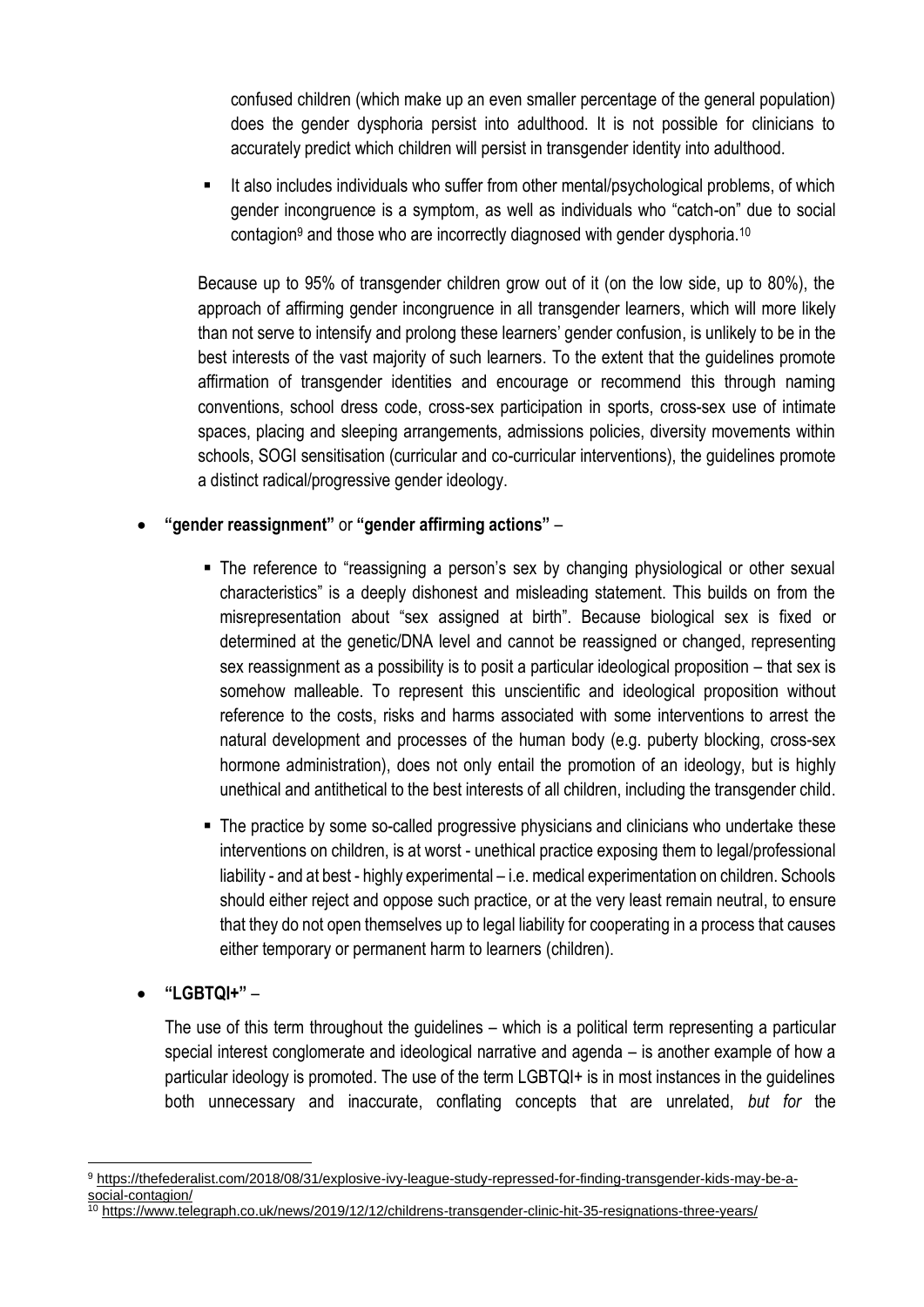ideological/political agenda it supports. For example, in each of clauses 6, 7, 9 and 12 "LGBTQI+" is used.

In each of the above instances, lesbian, gay or bisexual learners are not contemplated, implying that the use of LGBTQI+ is for effect – to endorse a particular ideology / narrative / agenda. Furthermore, it is categorically the case that sexual attraction preference (LGB), gender incongruence (T) and anomalies of sexual development/sex characteristics (I) are conceptually unrelated – and are only connected in the term LGBTQI+ by virtue of a shared underlying ideological agenda to drive social change in society.

- 19.2 **Clause 3.1 (c)** speaks for itself: The purpose of the guideline is to *"promote gender identity and gender expression."* Seeing as the gender identity and gender expression of learners who do *no*t have gender incongruence are not addressed in the guideline, it is only fair to assume that the clause is to be interpreted with reference to transgender learners – in which case the clause has in mind the promotion of transgender identities/ideology. It is concerning, and completely illegitimate, for the state (WCED) to promote and impose particular ideological positions and agendas. The state is supposed to remain ideologically neutral and allow the citizenry/society to express themselves in accordance with their rights and freedoms and to order their affairs within the bounds of the constitutional and legal framework they have democratically elected to abide by.
- 19.3 We are also concerned about where (from whom, when and how) the WCED obtained its mandate to develop these guidelines, as we are unaware of any dialogue process which might have led to a mandate for the WCED. The more democratic way to have approached this issue, would have been to launch a process similar to the Ministerial Dialogues on Marriage Law Reform (National Department of Home Affairs process currently underway), to have extensive discussions to determine the mandate of the people before starting to draft policy documents. To the extent that such a dialoguing process to obtain a mandate from the people has not taken place, serious questions arise about influences of special interest groups on the WCED behind the scenes.

## *Second concern: Subversion of parental rights and authority*

- 20. As early as the **definition of "parent"** in Clause 1, there is an apparent watering down of parental rights and authority in the guidelines:
- 20.1 **Sub-paragraph (b)** excludes parents who do not have joint custody or whose custody-rights may have been suspended (potentially temporarily) in relation to their child. This would allow schools, in acting in accordance with the guidelines in its current format, to exclude certain parents from participation and/or decision-making in relation to their children.
- 20.2 **Sub-paragraph (c)** removes parental rights and authority completely in circumstances where someone else, for example an educator who undertakes to act *in loco parentis*, even without being authorised (mandated) to that end by the learners' parents.
- 21. Looking at the opportunities for participation and decision-making contemplated in the guidelines, further concerns about subversion of parental rights and authority arise, for example (not an exhaustive list):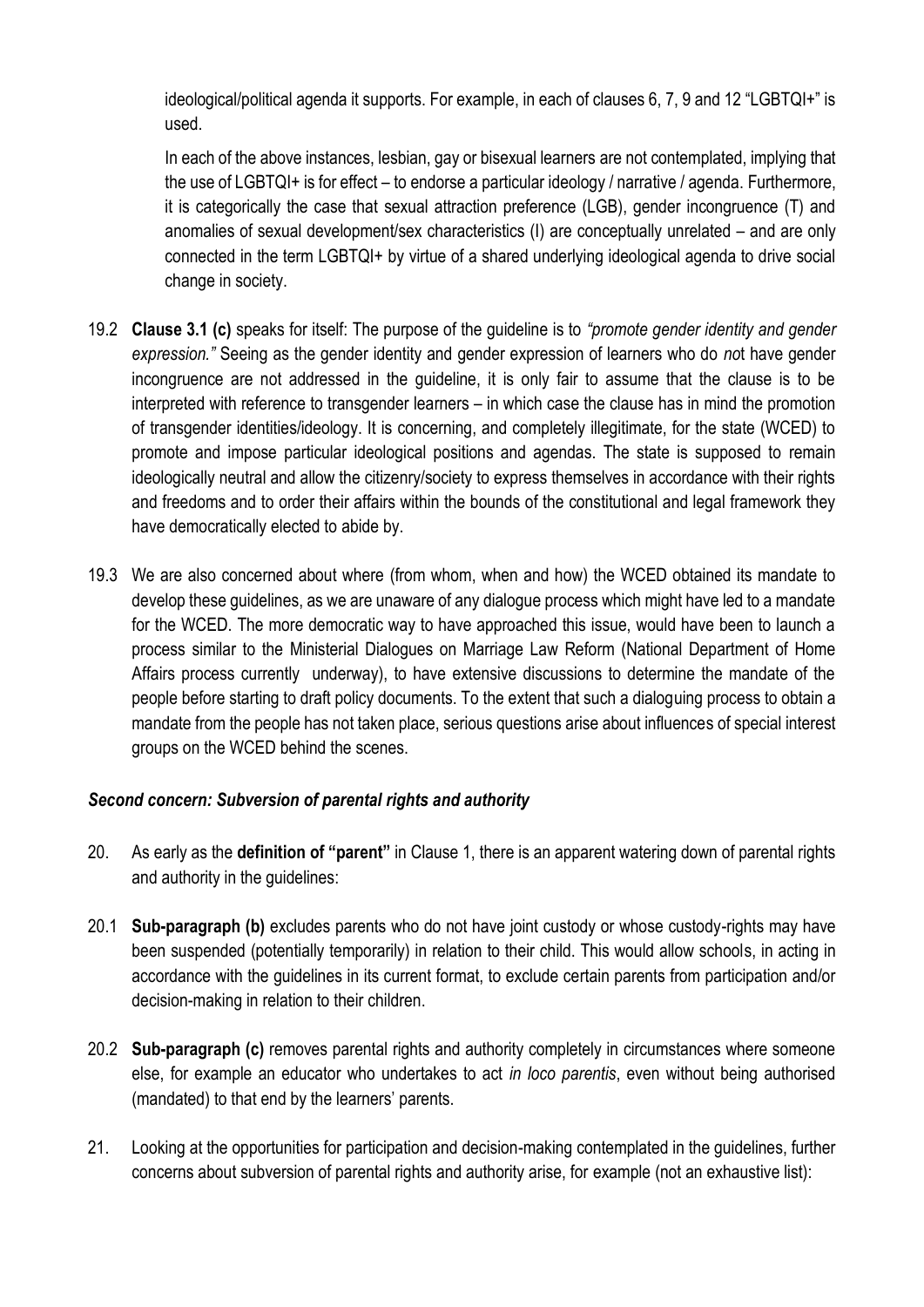## 21.1. **Clauses 5.1.1 and 5.1.2 –**

The guidelines encourages schools, when a learner discloses his/her gender identity or sexual orientation to someone at school, to refer the learner to a social worker, psychologist or any other organisation which deals with matters of this nature in order to facilitate counselling and assistance – and the principal may manage this process. This is a flagrant denial and violation of parental rights and authority and undermines the family. At most, the school can report the learner's disclosure to the parents – it is for the parents, together with the child, to decide what happens next. To create space for schools to interfere with parentchild relationships in the most intimate matters concerning the child, cannot be constitutionally justified.

## 21.2. **Clause 5.1.4 –**

This clause similarly goes over the head of parents, as the principal may (with the consent of the learner) take the initiative to convene a meeting with the learner and parents. Again, the school is not allowed to interiect itself in something that falls squarely and solely within the purview of parents. This is an unjustifiable infringement of parental rights and authority, which cannot be in the best interests of the child/learner.

## 21.3. **Clauses 9, 10, 14, 15 –**

No mention is made of consulting parents prior to making decisions about opening up intimate spaces for cross-sex use, sleeping arrangements in hostels and on excursions, using school curriculum and assemblies to promote gender ideology, and providing training to learners about gender diversity. Again, this is indicative of undermining parental rights and authority, which in the light of the Constitution, international law on the rights and authority of parents, and Education White Paper I, 1995, is both unacceptable and unlawful. According to the White Paper:

"Parents or guardians have the primary responsibility for the education of their children, and have the **right to be consulted** by state authorities with respect to the **form** that education should take and to **take part in its governance**. **Parents have the inalienable right to choose the form of education which is best for their children, particularly in the early years of schooling, whether provided by the State or not, subject to reasonable safeguards which may be required by law.** The parents' right to choose includes choice of the **language**, **cultural** or **religious foundation** of the child's education, with due respect to the rights of others and the rights of choice of the growing child." (Quote from the White Paper on Education, 1995 (White Paper One))

22. The guidelines in its current form, unjustifiably undermine parental rights and authority and require substantial redrafting to correct this wrong. We propose wording for purposes of redrafting in Annexure 'A', attached hereto.

## *Third concern: Lack of equal respect and concern for learners who do not identify as transgender, as well as school staff AND elevating the rights and interests of transgender learners above others*

23. Another area where the guidelines fall short is in showing equal respect and concern for learners who do not identify as transgender, as well as staff, and their rights. This is coupled with the elevation of the rights and interests of transgender learners above other learners.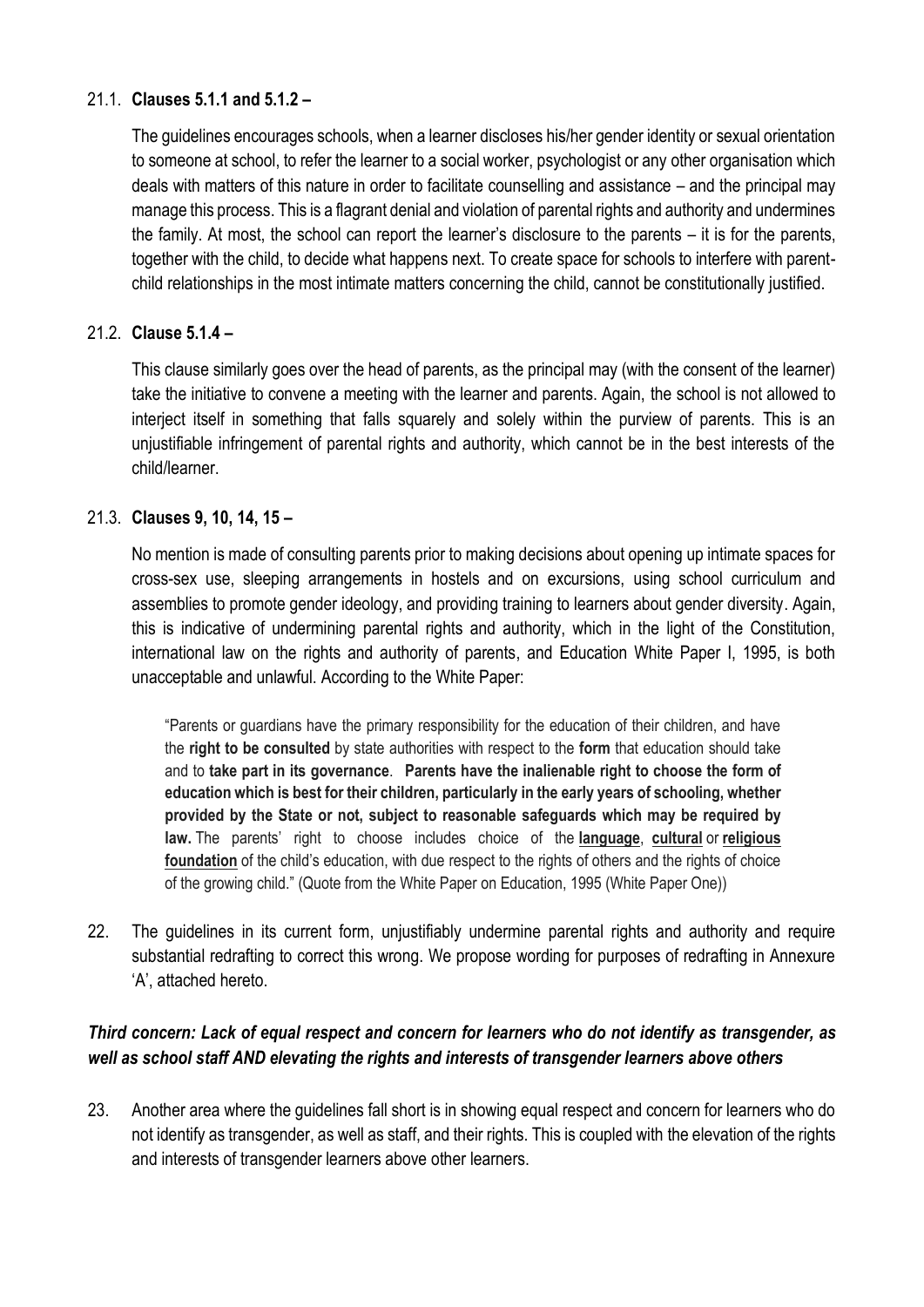#### 24. **Examples include:**

#### 24.1 **Clause 3.1(a) and (b) –**

The stated purposes of the guidelines are to create an environment free from discrimination. This goes beyond the constitutional injunction, which allows for *FAIR* discrimination, and only prohibits *UNFAIR* discrimination. The result is to promote an approach to real issues that are presented in a skewed and constitutionally unbalanced manner.

#### 24.2 **Clause 6.1 –**

Promoting a right for the transgender learner to choose the first name by which he or she wants to be called, but omitting the right of other learners, educators and staff to not be compelled to call the transgender learner by his/her preferred name or pronoun. Compelled or forced speech is an unjustified violation of the right to freedom of expression and the guidelines' omission of provision for others' rights shows ideological intent, which is contrary to the principle of state neutrality.

#### 24.3 **Clause 8 –**

Promoting allowance for cross-sex sports participation fails to take proper account of the equality and non-discrimination rights and interests of for example biological girls who may be compelled to compete against biological males who identify as girls. Due to biological differences between men and women, men have a distinct advantage over women in athletic performance (as a general proposition) in most sports. The male-female categories in sports competition was created for the purpose of fairness and is based on biological differences between the sexes. To maintain this distinction is to maintain fairness in sport and does not unfairly discriminate against transgender learners, whose biological sex is not affected by their gender incongruence, i.e. the fact of identifying subjectively with the opposite sex. Transgender learners are still able to compete on equal footing with their biological peer group. To promote a system that accommodates biological males' participation in female categories, goes beyond reasonable accommodation of the transgender learner and results in unfair treatment of both the transgender learner (who is given an unfair advantage) and biological girls (who are disadvantaged by having to compete against biological males).

Apart from fairness, there is also the issue of real physical/bodily danger or risk of serious bodily harm to biological girls who compete against biological boys in contact sports. This is a serious concern and cannot merely be put down as part of the collateral of implementing radical gender ideologies in schools.

#### 24.4 **Clauses 9.1, 10 –**

Downplaying the best interests and constitutional rights of other learners to privacy, dignity, personal/bodily safety and security as "sensitivities", rather than giving it its due as fundamental rights, creates a perception that the rights and interests of transgender learners are favoured or given preference at the expense of other learners.

#### 24.5 **Clauses 7, 11, 12, 13, 14, 15 –**

The promotion of transgender affirmation by way of cross-sex dressing, admissions policies of single sex schools, creating an affirming environment, curriculum development and external training in line with progressive/radical gender ideology, *without considering the impact of these interventions on learners*,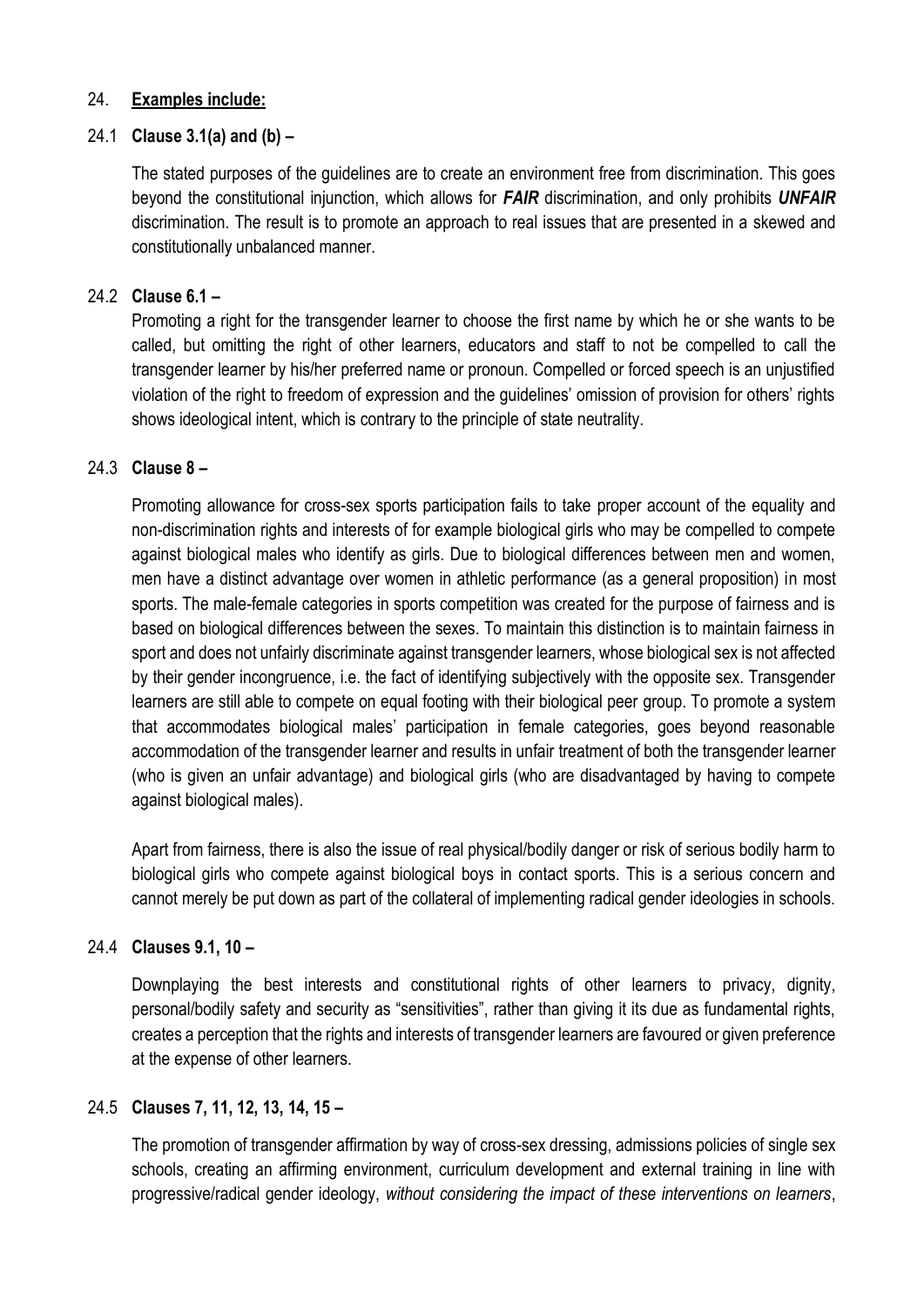especially young and impressionable children, is highly problematic. The guidelines to not take adequate account of the best interests of other learners, the confusion and trauma they may experience and that they may then suffer issues regarding their own gender identity because of confusing ideological messaging about gender being fluid, existing along a spectrum and being detached from bodily/biological sex.

## *Fourth concern: Interference with the role and authority of schools and the national executive authority*

- 25. With the decentralisation of school education post-Apartheid, parents through their majority on each individual school's governing body – became the effective final authority on most matters in the life of the school, apart from those matters specifically excepted and given to either the national or provincial education departments.
- 26. As far as school rules and policies are concerned, each school which constitutes both a separate legal entity and comprises a so-called tri-partite public-private partnership between the school community, the national and provincial education departments – has the autonomy to make its own rules and policies under the leadership and authority of the school governing body. It is also important to remember that public schools are not 'state schools' – they are neither part of the state nor are they state organs – although they are 'state-aided institutions'.
- 27. Although the guidelines are legally not prescriptive or binding on public schools, and the language used confirms this, because of its ideologically biased approach to the subject matter, there is a very real risk that the guidelines may influence schools unduly in their approach to the issues.
- 28. In addition, the guidelines also risk trampling on the domain of the national education department.

## 29. **Examples of problematic content in the guidelines include:**

## 29.1 **Clause 5, 15.4 –**

The guidance provided addresses the actions of school management (the principal), but bypasses the school governing body, who is responsible for development and instituting school rules and policies and to whom school management (the principal) must answer. The guidance accordingly interferes with the institutional authority of schools and undermine school governing bodies' role and function.

29.2 Throughout the guidelines the WCED "encourages" schools, makes "recommendations", makes certain permissive statements (e.g. "Learners of all sexual orientations and gender identities **may be encouraged** to participate.. ", "LGBTQI+ learners **can participate**.. "), and makes prescriptive statements (e.g. "**Ensure that** all learners.. "). Because the guidelines promote a particular ideological position, there is a real risk of being perceived by schools as something more than mere guidance, but as a framework to which its own rules and policies should conform and within which same should function. Although such a perception may not have been intended, the current formulation of the guidelines creates this impression.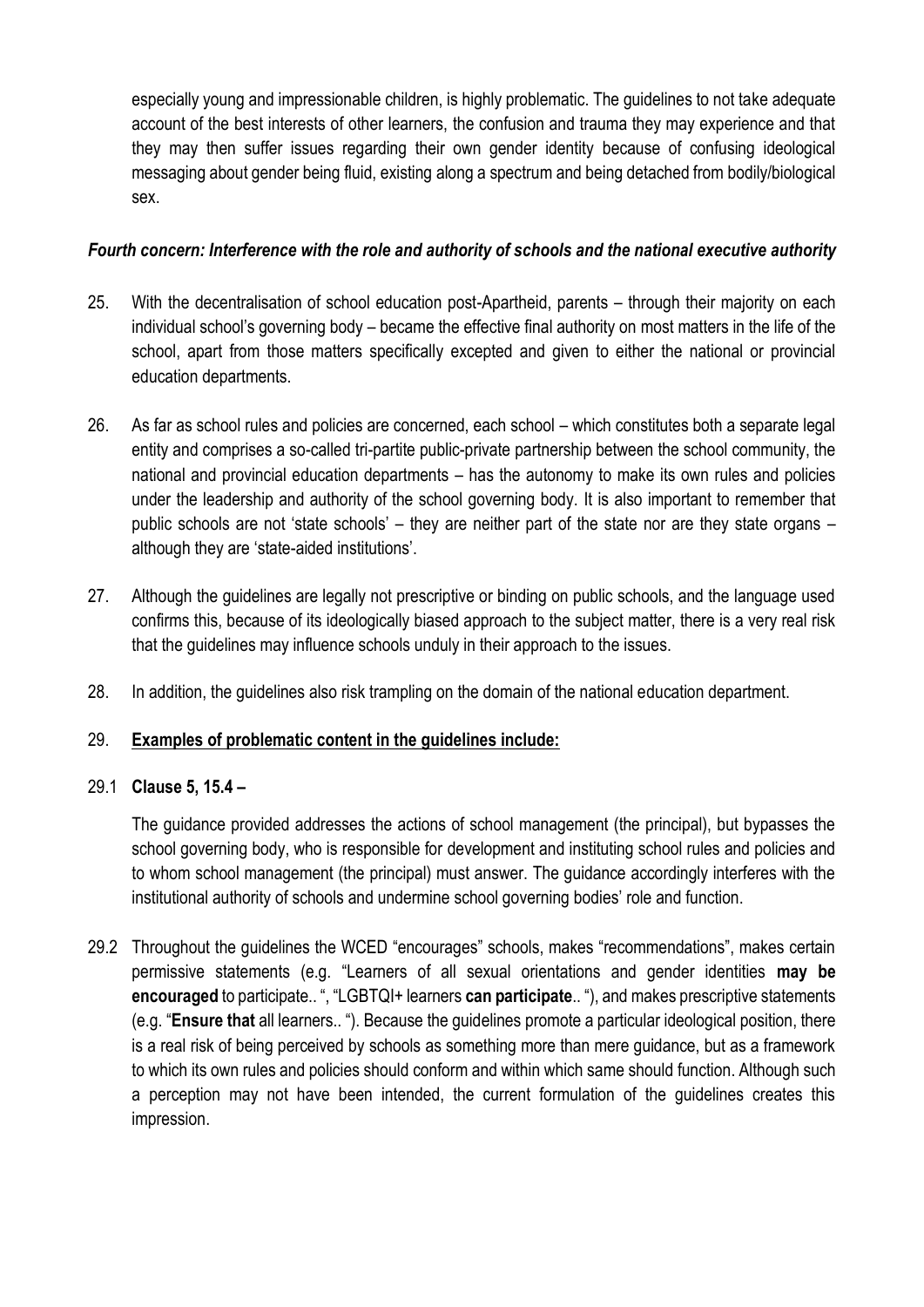#### 29.3 **Clause 14 –**

The guidelines propose interference with school curriculum, which falls within the sole purview of the National Department of Basic Education. The clause accordingly proposes and promotes *ultra vires*, i.e. unlawful, conduct by schools. Section 6A of the South African Schools Act, 1996 (as amended) provides as follows:

#### **Curriculum and assessment**

- (1) The Minister must, by notice in the *Government Gazette*, determine-
- *(a)* a national **curriculum statement** indicating the minimum **outcomes or standards**; and
- *(b)* a national **process and procedures** for the **assessment** of learner **achievement**.

## 29.4 **Clause 15 –**

Training and ongoing professional development by the WCED is touted and promoted as something that will necessarily be provided. Again, the language used does not make it clear that schools are entitled to choose their own service providers for purposes of the trainings contemplated and that the WCED is but one possible service provider for schools to choose from. If the guidelines were ideologically neutral, the current wording of the clause would have been less concerning, but in its current form the guidelines suggest that the type of training that can be expected to be provided by the WCED will be promoting progressive/radical gender ideology.

- 30. In light of the above, it is critical that the guidelines be improved and amended by adding a clause that specifically states in so many words that the guidelines are not prescriptive or binding to any extent. This addition would address the risk of unduly influencing schools in their own policy- and rule-making processes.
- 31. We propose wording for purposes of redrafting to address some of the above concerns in Annexure 'A', attached hereto.

#### *Miscellaneous concerns*

#### 32. **Clause 15.4 –**

We find it alarming that the guidelines suggest the co-opting of learners ('the Representative Council of Learners' ('RCL')) as gender activists to promote transgender ideology in their schools. This proposal constitutes child exploitation and/or direct coercion, alternatively indirect coercion of children in the promotion of a particular ideological agenda.

Younger learners typically look up to, and in some cases even idolise their leaders. The promotion of transgender ideology by leaders (principal, school management team and RCL) would constitute a form of undue influence or indoctrination of vulnerable children.

33. We address a number of other concerns in the attached Annexure 'A', containing comments/reasoning and drafting proposals to address additional concerns.